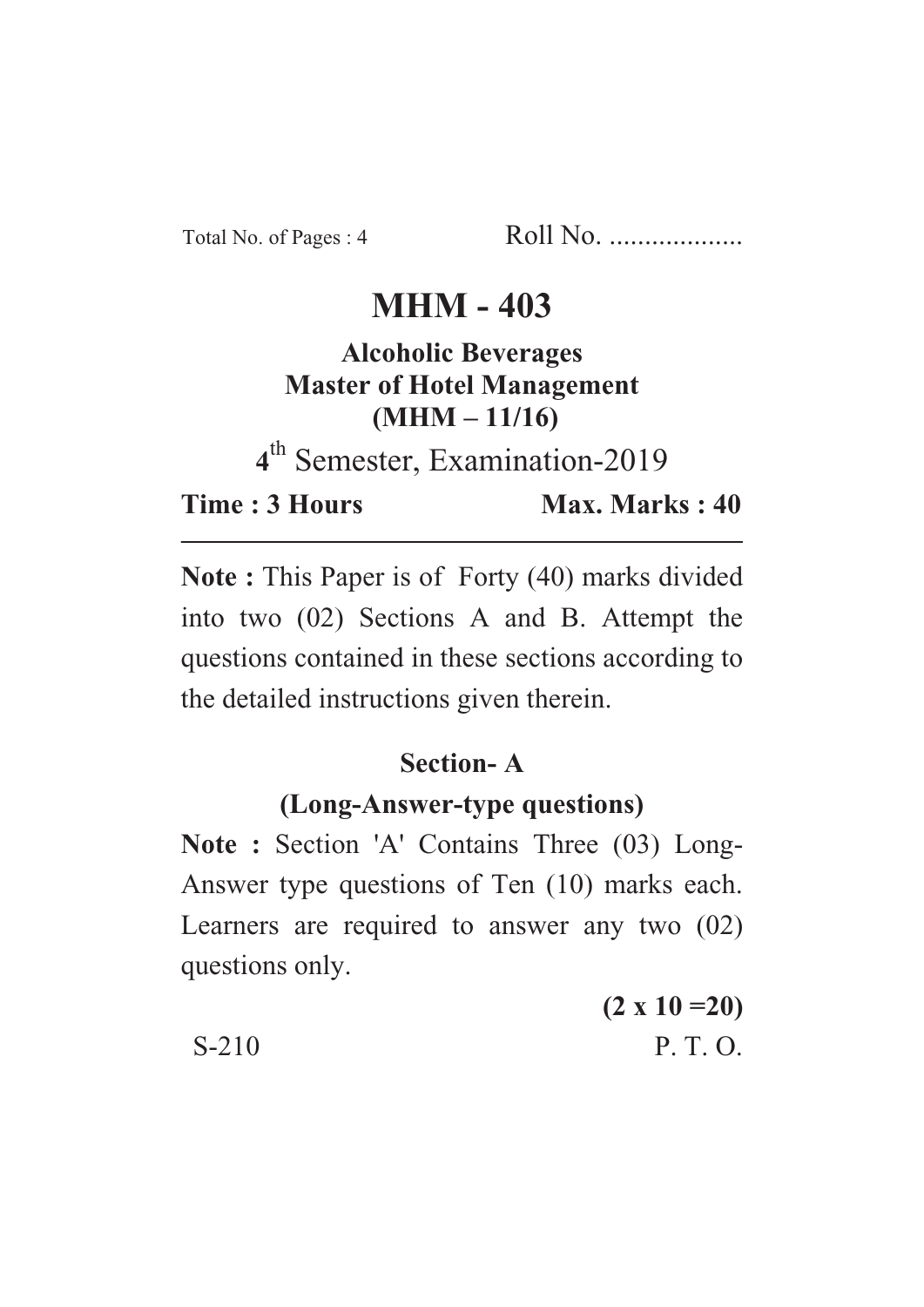- 1. Draw the neat and clean classification of wines. Write in detail about the manufacturing process of wine.
- 2. Write the classification of Spirits. Describe in detail about the manufacturing process of Whiskey.
- 3. Describe classification of Mixed drinks. Write 3 recipes of Mocktails and 3 recipes of Gin base cocktails.

## **Section - B**

## **(Short-Answer-Type questions)**

**(Short-Answer-Type questions) Note : Section 'B' contains six (06) Short- answer** type questions of Five (05) marks each. Learners are required to answer any Four (04) questions only.

**(4x5=20)**

S-210